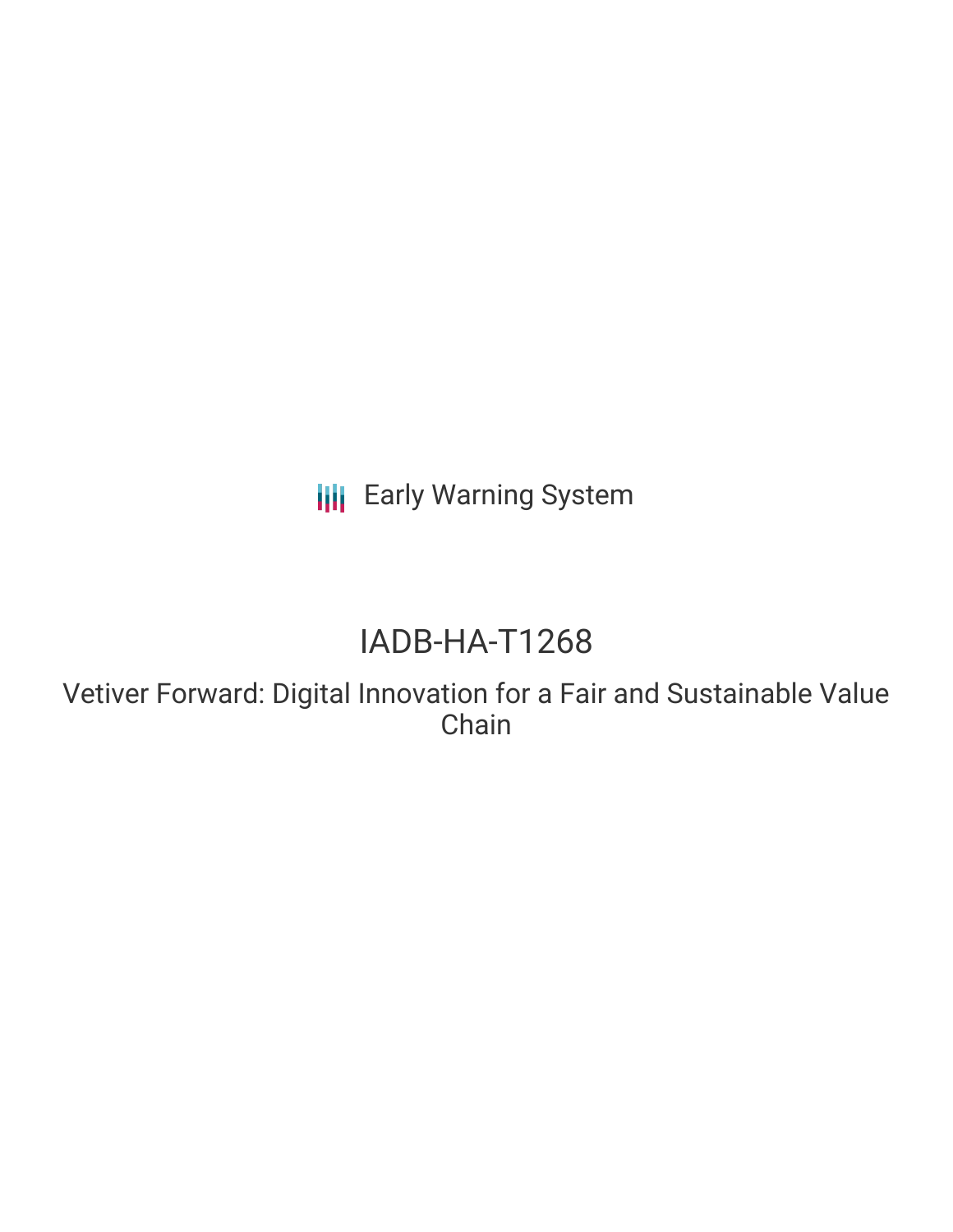

## **Quick Facts**

| <b>Countries</b>               | Haiti                                  |
|--------------------------------|----------------------------------------|
| <b>Financial Institutions</b>  | Inter-American Development Bank (IADB) |
| <b>Status</b>                  | Approved                               |
| <b>Bank Risk Rating</b>        | C                                      |
| <b>Voting Date</b>             | 2020-01-22                             |
| <b>Borrower</b>                | Government of Haiti                    |
| <b>Sectors</b>                 | Agriculture and Forestry               |
| <b>Investment Type(s)</b>      | Fund                                   |
| <b>Investment Amount (USD)</b> | $$1.00$ million                        |
| <b>Project Cost (USD)</b>      | $$1.00$ million                        |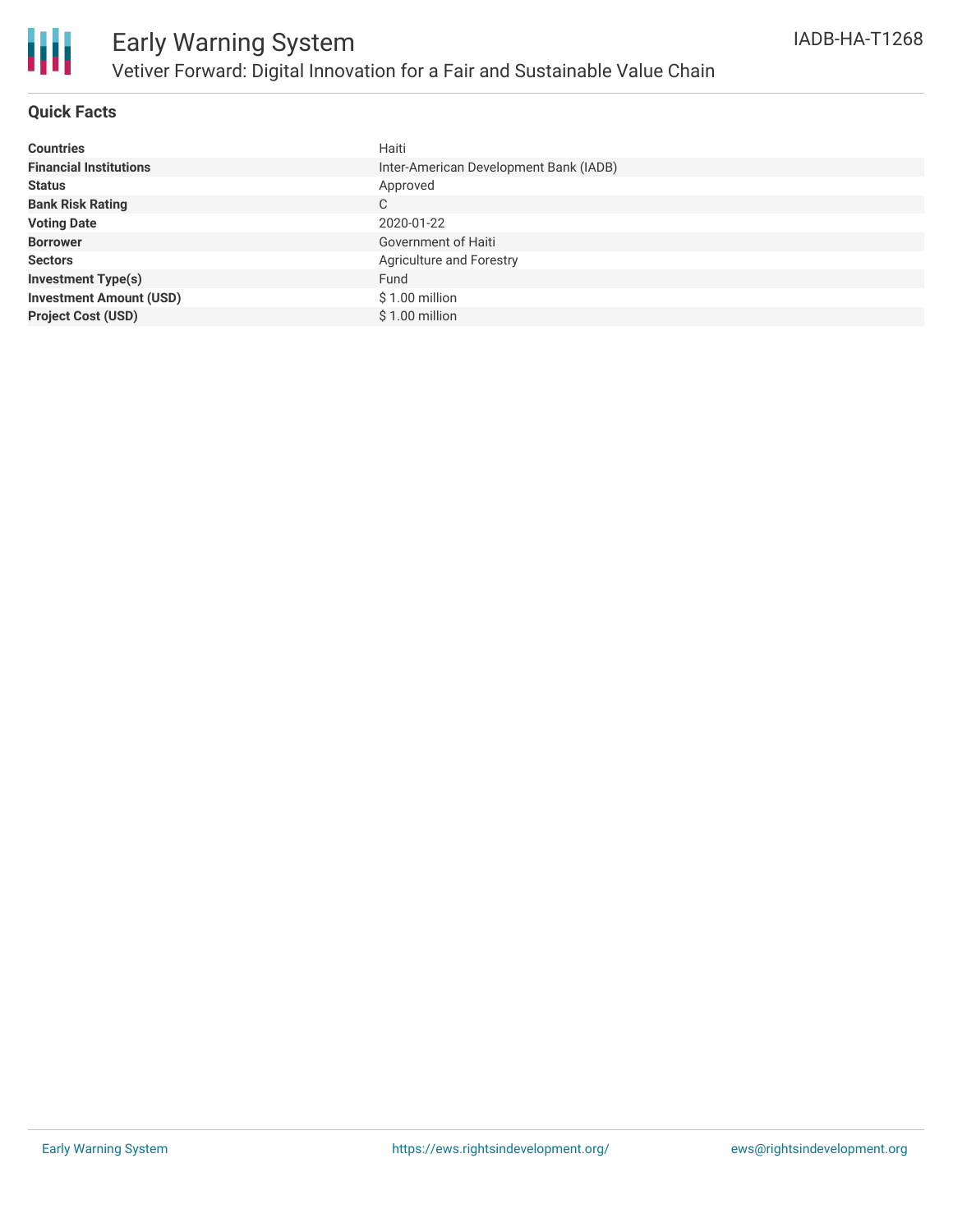

## **Project Description**

According to the bank, this project aims to improve the daily lives of 3,000 Haitian farmers by allowing them to sell superior quality vetiver roots directly to local distilleries while placing Haiti as the world's leading supplier of vetiver oil. Through a digital solution, the Vertiver Forever project brings together all the actors in the vetiver value chain to optimize its traceability and ensure that a fair remuneration is paid to small Haitian farmers.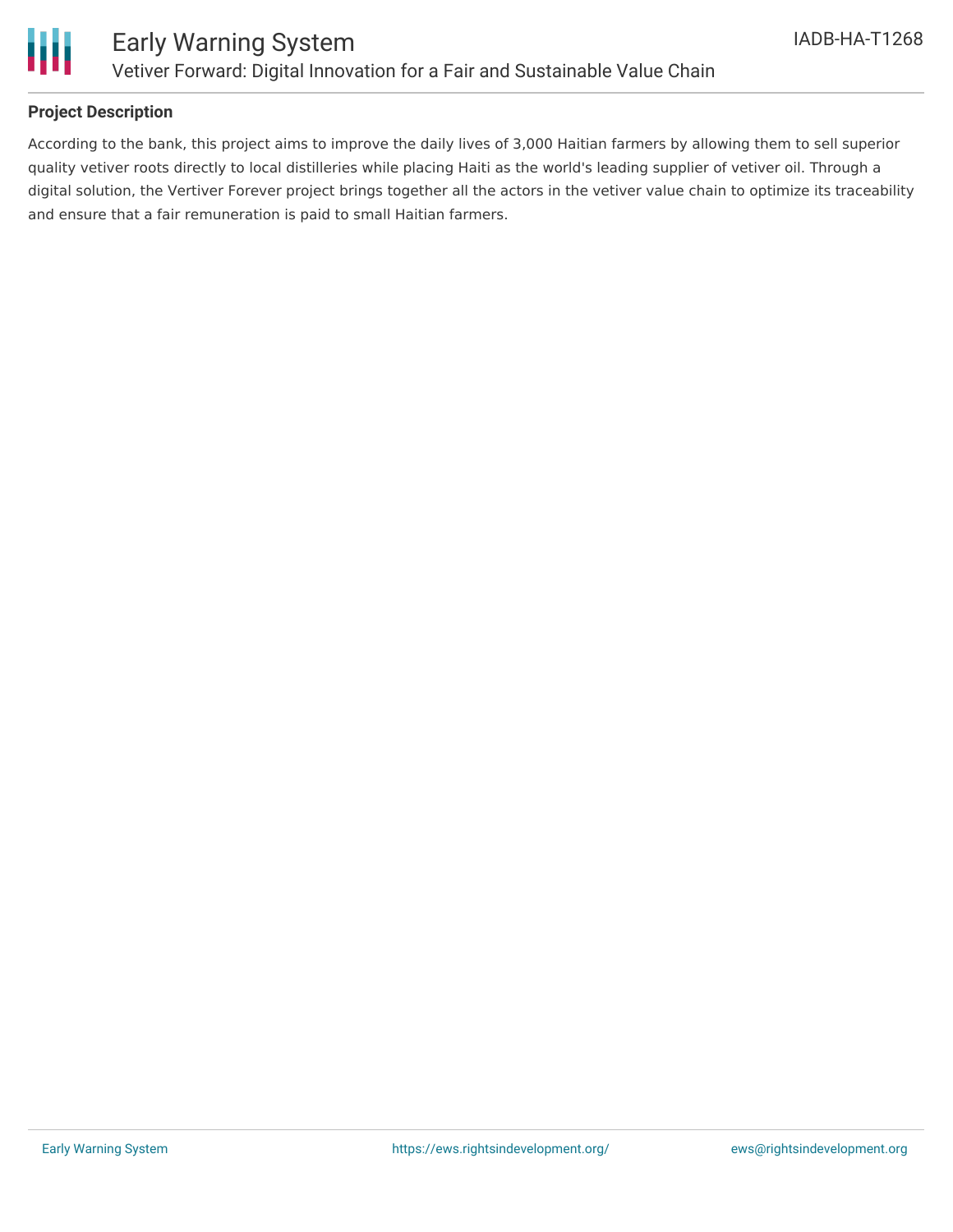

# Early Warning System Vetiver Forward: Digital Innovation for a Fair and Sustainable Value Chain

### **Investment Description**

• Inter-American Development Bank (IADB)

Multilateral Investment Fund II (MIF)